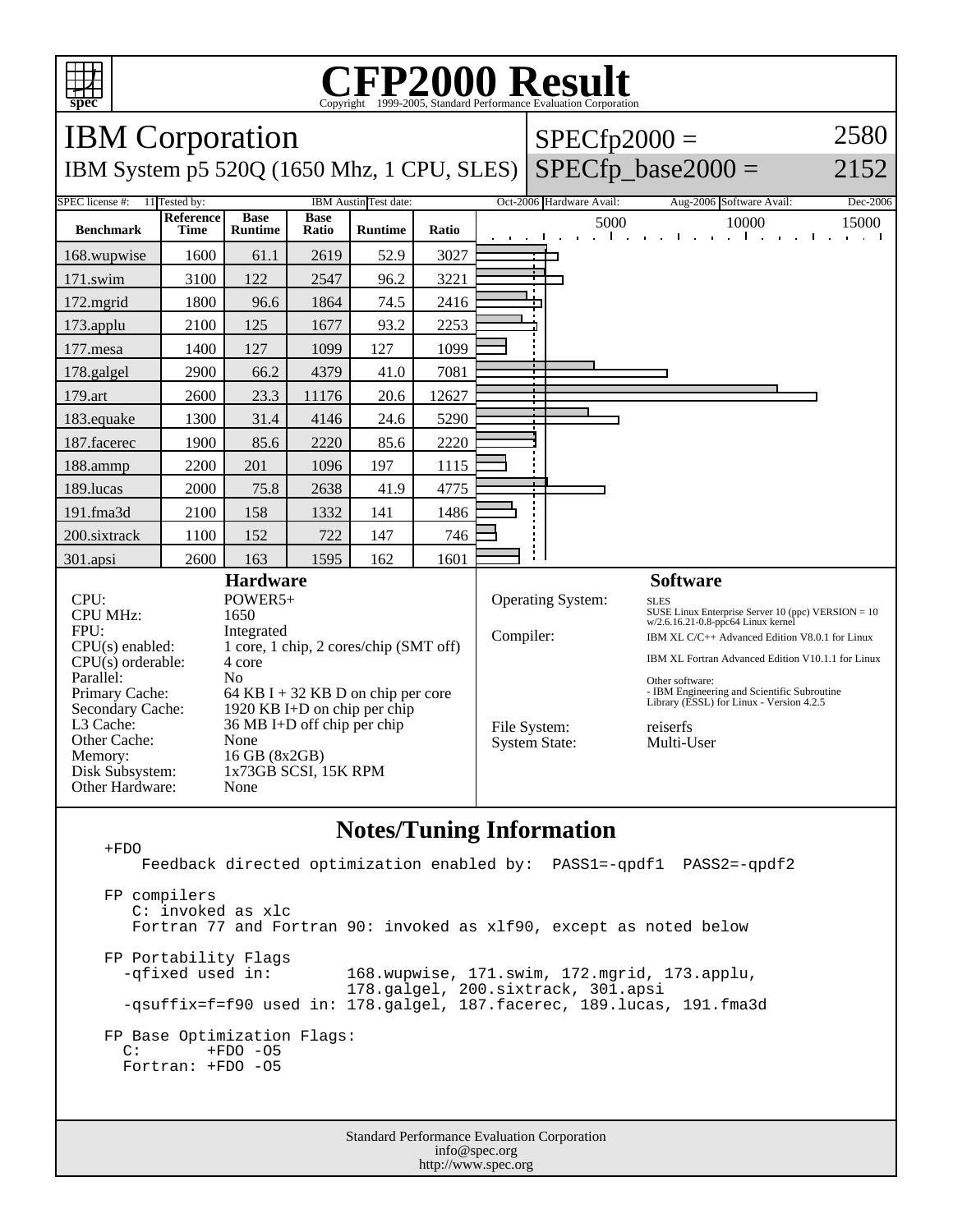

### **CFP2000 Result** Copyright ©1999-2005, Standard I

IBM Corporation

IBM System p5 520Q (1650 Mhz, 1 CPU, SLES) SPECfp\_base2000 =  $SPECfp2000 =$ 2580

2152

SPEC license #: 11 Tested by: IBM Austin Test date: Oct-2006 Hardware Avail: Aug-2006 Software Avail: Dec-2006 **Notes/Tuning Information (Continued)**

Standard Performance Evaluation Corporation info@spec.org http://www.spec.org Floating Point Peak Flags 168.wupwise +FDO -O5 -qsave -lmass -B/usr/share/libhugetlbfs/ -tl -Wl,--hugetlbfs-link=BDT 171.swim  $+FDO -O5$  -B/usr/share/libhugetlbfs/ -tl -Wl,--hugetlbfs-link=BDT 172.mgrid  $+FDO -O4 -q64$  -B/usr/share/libhugetlbfs/ -tl -Wl,--hugetlbfs-link=BDT 173.applu  $+FDO -O5 -q64$  -B/usr/share/libhugetlbfs/ -tl -Wl,--hugetlbfs-link=BDT 177.mesa basepeak=1 178.galgel Fortran invoked as xlf90\_r +FDO -O5 -qessl -lessl -lmass -B/usr/share/libhugetlbfs/ -tl -Wl,--hugetlbfs-link=BDT 179.art  $+FDO -O5$ -B/usr/share/libhugetlbfs/ -tl -Wl,--hugetlbfs-link=BDT 183.equake  $+FDO -O5$  -B/usr/share/libhugetlbfs/ -tl -Wl,--hugetlbfs-link=BDT 187.facerec basepeak=1 188.ammp +FDO -O3 -qalign=linuxppc 189.lucas +FDO -O3 -qarch=auto -qtune=auto -B/usr/share/libhugetlbfs/ -tl -Wl,--hugetlbfs-link=BDT 191.fma3d  $+FDO -O5$  -B/usr/share/libhugetlbfs/ -tl -Wl,--hugetlbfs-link=BDT 200.sixtrack +FDO -O3 -qarch=auto -qtune=auto -B/usr/share/libhugetlbfs/ -tl -Wl,--hugetlbfs-link=BDT 301.apsi Fortran invoked as xlf90\_r +FDO -O5 -qessl -B/usr/share/libhugetlbfs/ -tl -Wl,--hugetlbfs-link=BDT extra\_libs = -lessl System Settings: -- ulimit stack size set to unlimited SMT: Acronym for 'Simultaneous Multi-Threading'. A processor technology that allows the simultaneous execution of multiple thread contexts within a single processor core. SMT is enabled by default. Large pages reserved as follows by root user: echo 30 > /proc/sys/vm/nr\_hugepages